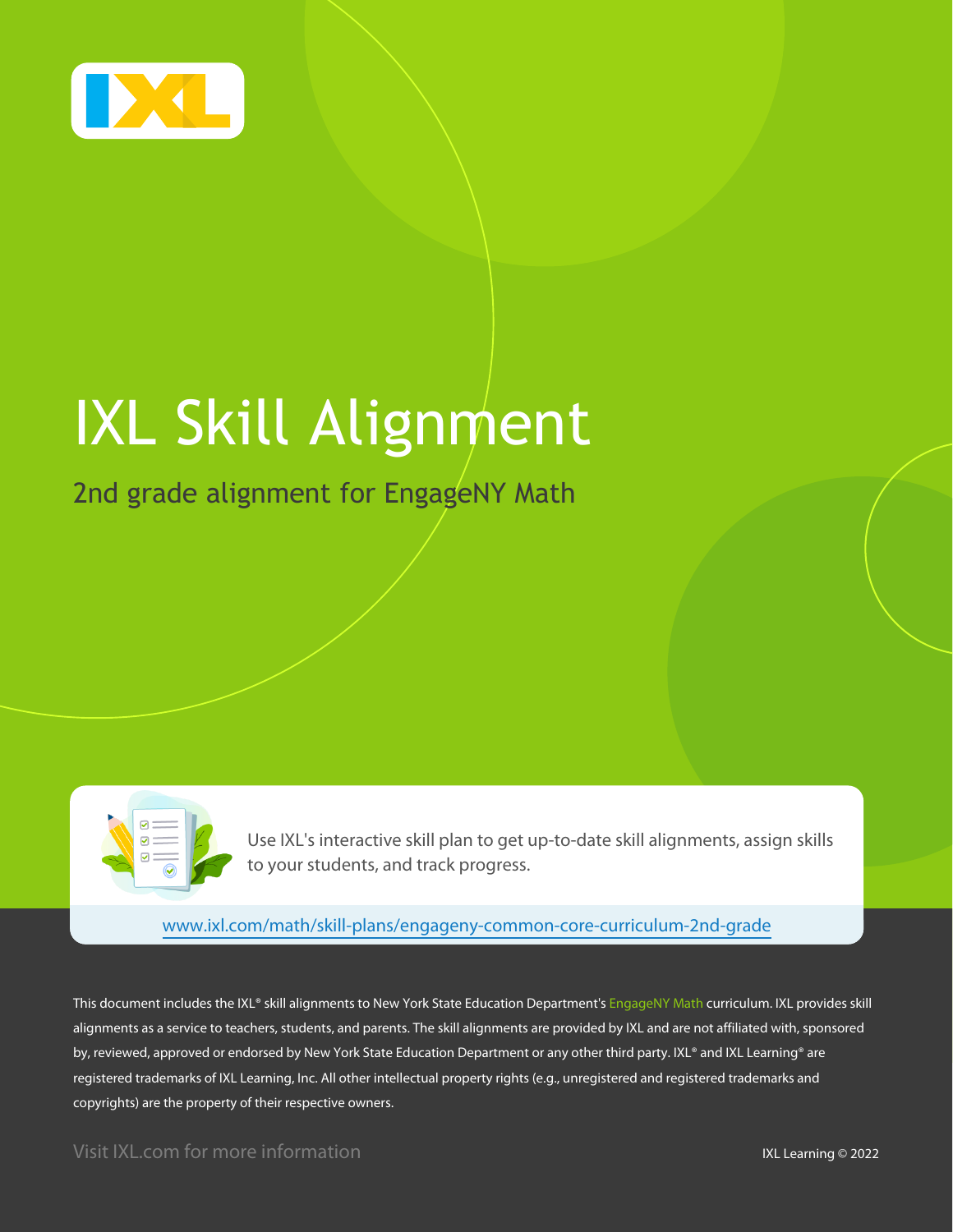

## Sums and Differences to 100

#### **Topic A: Foundations for Fluency with Sums and Differences Within 100**

| <b>Textbook section</b> | <b>IXL skills</b>                                              |
|-------------------------|----------------------------------------------------------------|
| Lesson 1                | 1. Make and take apart teen numbers: addition<br>sentences 9CC |
|                         | 2. Complete the addition sentence - make ten E78               |
| Lesson 2                | 1. Place value models - tens and ones HQR                      |
|                         | 2. Convert to/from a number - tens and ones GDN                |
|                         | 3. Convert from expanded form - up to 100 ZJZ                  |

#### **Topic B: Initiating Fluency with Addition and Subtraction Within 100**

| <b>Textbook section</b> | <b>IXL skills</b>                                                                                                                                                                |
|-------------------------|----------------------------------------------------------------------------------------------------------------------------------------------------------------------------------|
| Lesson 3                | 1. Add and subtract numbers up to 20 QQP<br>2. Add or subtract a one-digit number and a two-<br>digit number - without regrouping 6JJ<br>3. Add or subtract a multiple of 10 9NL |
| Lesson 4                | 1. Make ten to add YJE<br>2. Add one-digit numbers 5C6<br>Also consider<br>• Complete the addition sentence - sums to<br><b>20 MQX</b>                                           |
| <b>Lesson 5</b>         | 1. Add a two-digit and a one-digit number - with<br>regrouping 8BT                                                                                                               |
| Lesson 6                |                                                                                                                                                                                  |
| Lesson 7                | 1. Subtract a one-digit number from a two-digit<br>number up to 18 HSU                                                                                                           |
|                         | Also consider<br>• Complete the subtraction sentence - up to<br>18 QS5                                                                                                           |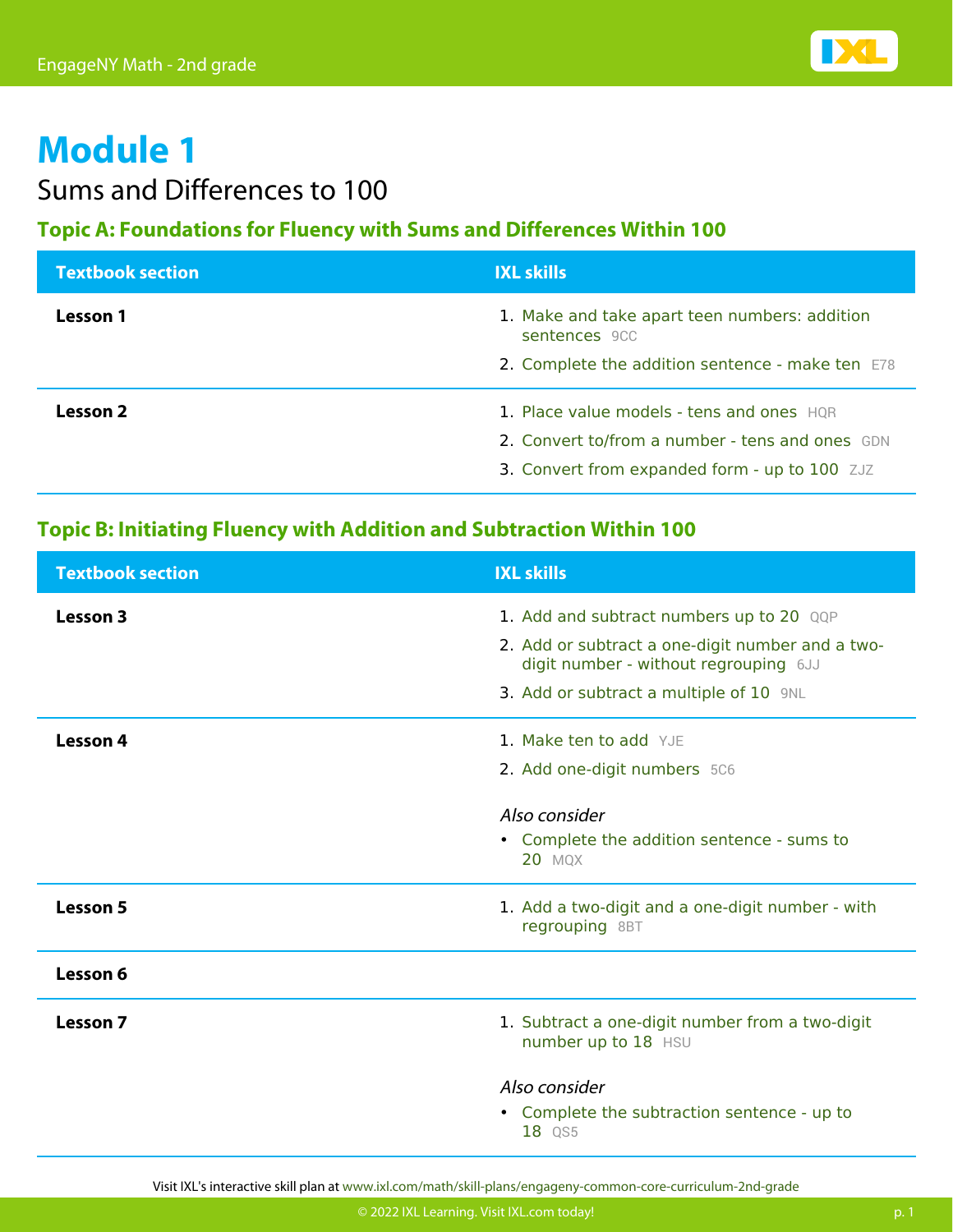

**Lesson 8** 1. [Subtract a one-digit number from a two-digit](https://www.ixl.com/math/grade-2/subtract-a-one-digit-number-from-a-two-digit-number-with-regrouping) [number - with regrouping](https://www.ixl.com/math/grade-2/subtract-a-one-digit-number-from-a-two-digit-number-with-regrouping) [P85](https://www.ixl.com/math/grade-2/subtract-a-one-digit-number-from-a-two-digit-number-with-regrouping)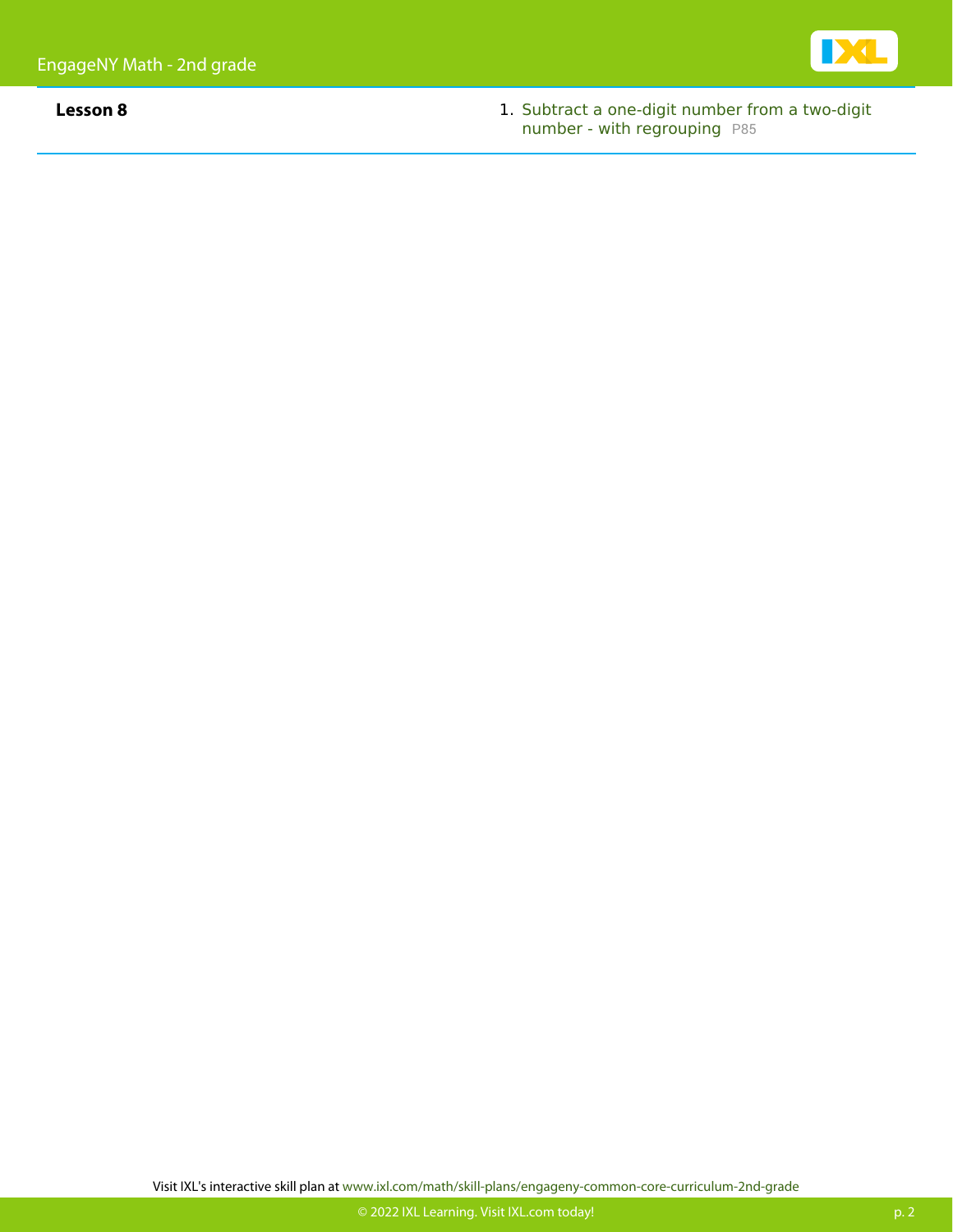

### Addition and Subtraction of Length Units

#### **Topic A: Understand Concepts About the Ruler**

| <b>Textbook section</b> | <b>IXL skills</b>                       |
|-------------------------|-----------------------------------------|
| Lesson 1                | 1. Count cubes to measure length 7QP    |
| Lesson 2                | 1. Measure length with cubes 9Y9        |
| Lesson 3                | 1. Measure using a centimeter ruler 7WA |

#### **Topic B: Measure and Estimate Length Using Different Measurement Tools**

| <b>Textbook section</b> | <b>IXL skills</b>                                  |
|-------------------------|----------------------------------------------------|
| Lesson 4                | 1. Convert between centimeters and meters Y6Z      |
| Lesson 5                | 1. Which metric unit of length is appropriate? SKH |

#### **Topic C: Measure and Compare Lengths Using Different Length Units**

| <b>Textbook section</b> | <b>IXL skills</b> |
|-------------------------|-------------------|
| Lesson 6                |                   |
| Lesson 7                |                   |

#### **Topic D: Relate Addition and Subtraction to Length**

| <b>Textbook section</b> | <b>IXL skills</b>                                                         |
|-------------------------|---------------------------------------------------------------------------|
| <b>Lesson 8</b>         | 1. Addition and subtraction sentences using<br>number lines: up to 20 7TD |
| Lesson 9                |                                                                           |
| <b>Lesson 10</b>        | 1. Metric units of length: word problems KJ5                              |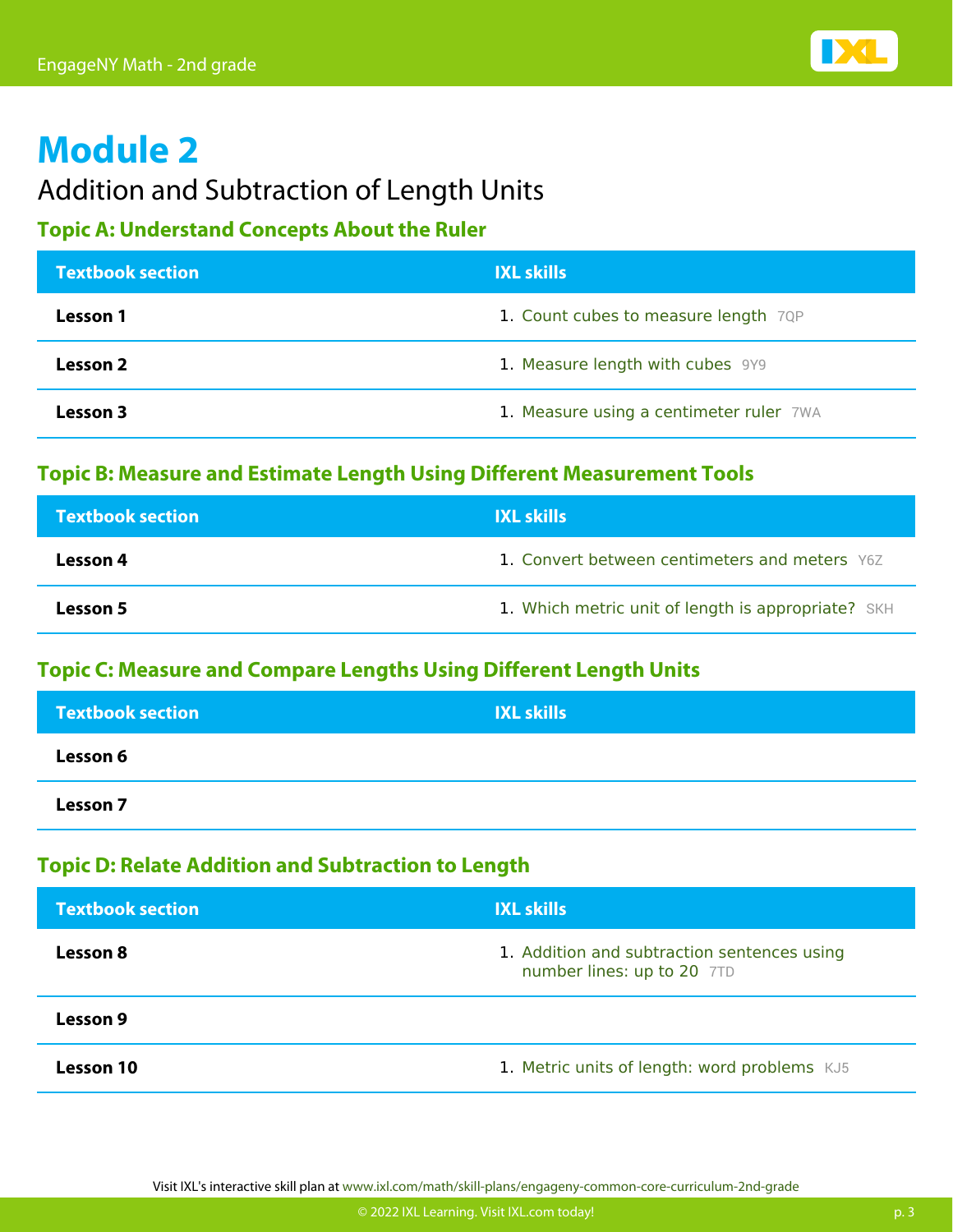

## Place Value, Counting, and Comparison of Numbers to 1,000

#### **Topic A: Forming Base Ten Units of Ten, a Hundred, and a Thousand**

| <b>Textbook section</b> | <b>IXL skills</b>                                             |
|-------------------------|---------------------------------------------------------------|
| Lesson 1                | 1. Skip-counting by tens 5PY<br>2. Count by ones and tens 74K |
|                         | Also consider<br>• Skip-counting by fives and tens FVF        |

#### **Topic B: Understanding Place Value Units of One, Ten, and a Hundred**

| <b>Textbook section</b> | <b>IXL skills</b>                                                 |
|-------------------------|-------------------------------------------------------------------|
| Lesson 2                | 1. Count by ones, tens, and hundreds SVE                          |
| Lesson 3                | 1. Count forward and backward by ones, tens, and<br>hundreds 6TB  |
|                         | Also consider<br>• Count forward and backward by fives, tens, and |
|                         | hundreds R5A                                                      |

#### **Topic C: Three-Digit Numbers in Unit, Standard, Expanded, and Word Form**

| <b>Textbook section</b> | <b>IXL skills</b>                                                |
|-------------------------|------------------------------------------------------------------|
| Lesson 4                | 1. Identify a digit up to the hundreds place 45U                 |
| <b>Lesson 5</b>         | 1. Place value - up to hundreds BDF                              |
|                         | 2. Convert to/from a number - up to hundreds:<br>digits only F42 |
|                         | Also consider                                                    |
|                         | • Convert from expanded form - up to<br>hundreds LG5             |
| Lesson 6                | 1. Convert between standard and expanded<br>form DZB             |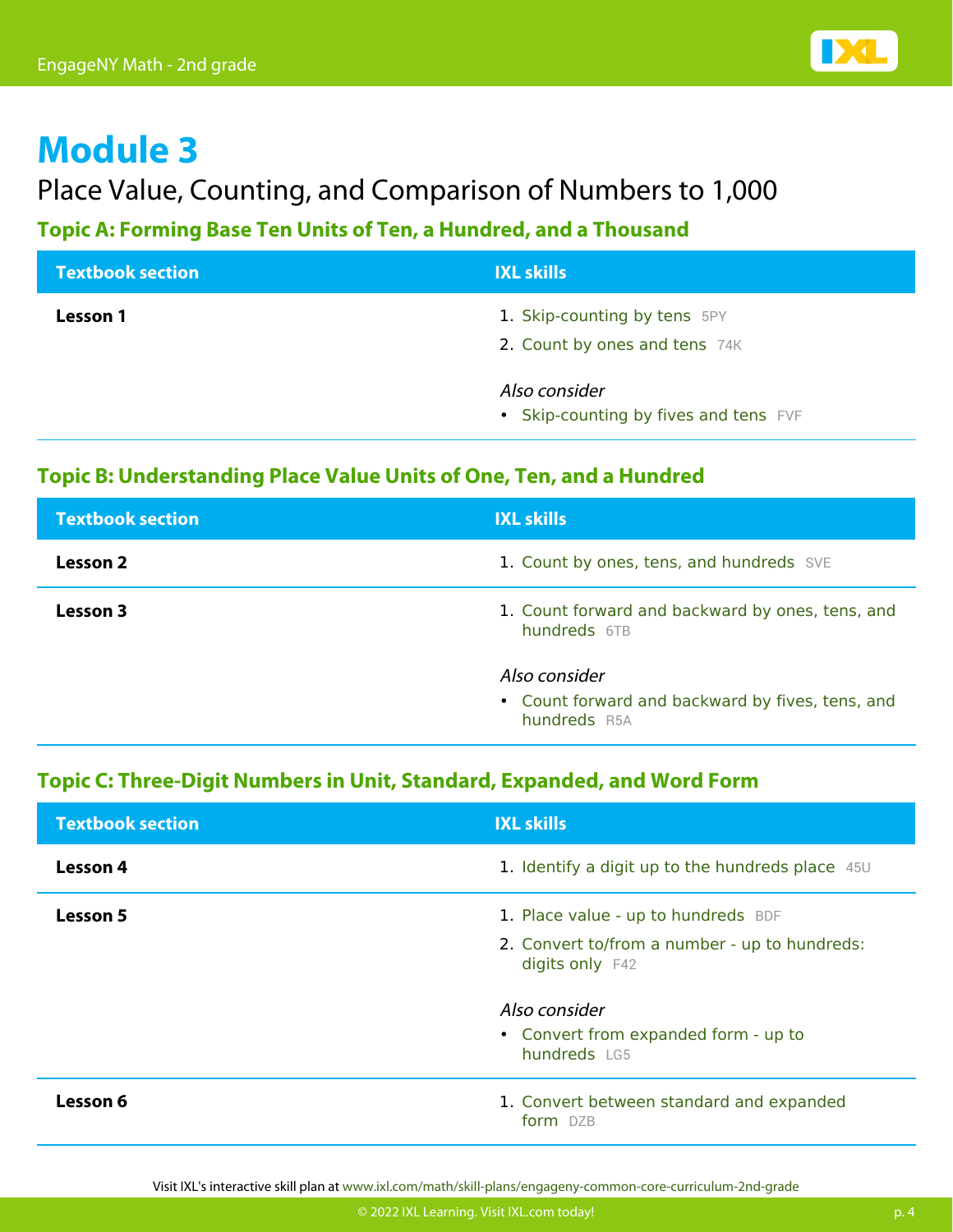

- **Lesson 7** 1. [Writing numbers up to 1,000 in words convert](https://www.ixl.com/math/grade-2/writing-numbers-up-to-1000-in-words-convert-words-to-digits) [words to digits](https://www.ixl.com/math/grade-2/writing-numbers-up-to-1000-in-words-convert-words-to-digits) [JKD](https://www.ixl.com/math/grade-2/writing-numbers-up-to-1000-in-words-convert-words-to-digits)
	- 2. [Writing numbers up to 1,000 in words convert](https://www.ixl.com/math/grade-2/writing-numbers-up-to-1000-in-words-convert-digits-to-words) [digits to words](https://www.ixl.com/math/grade-2/writing-numbers-up-to-1000-in-words-convert-digits-to-words) [VPQ](https://www.ixl.com/math/grade-2/writing-numbers-up-to-1000-in-words-convert-digits-to-words)
	- 3. [Convert to/from a number up to hundreds](https://www.ixl.com/math/grade-2/convert-to-from-a-number-up-to-hundreds) [HUX](https://www.ixl.com/math/grade-2/convert-to-from-a-number-up-to-hundreds)

#### **Topic D: Modeling Base Ten Numbers Within 1,000 with Money**

| <b>Textbook section</b> | <b>IXL skills</b>                                           |
|-------------------------|-------------------------------------------------------------|
| Lesson 8                | 1. Count money - \$1 and \$10 bills LFT                     |
| Lesson 9                | 1. Number lines - up to 1,000 KFQ                           |
|                         | Also consider<br>• Count money - pennies and dimes only YUN |
| <b>Lesson 10</b>        | 1. Count by tens and hundreds Z8G                           |

#### **Topic E: Modeling Number Within 1,000 with Place Value Disks**

| <b>Textbook section</b> | <b>IXL skills</b>                                                 |
|-------------------------|-------------------------------------------------------------------|
| Lesson 11               | 1. Place value models up to hundreds: find the<br>model CGY       |
| Lesson 12               | 1. Convert between place values - ones, tens, and<br>hundreds M6X |
| Lesson 13               | 1. Place value models up to hundreds: find the<br>number EQV      |
| Lesson 14               | 1. Regroup tens and ones - ways to make a<br>number JKT           |
| <b>Lesson 15</b>        | 1. Regroup tens and ones 5LV                                      |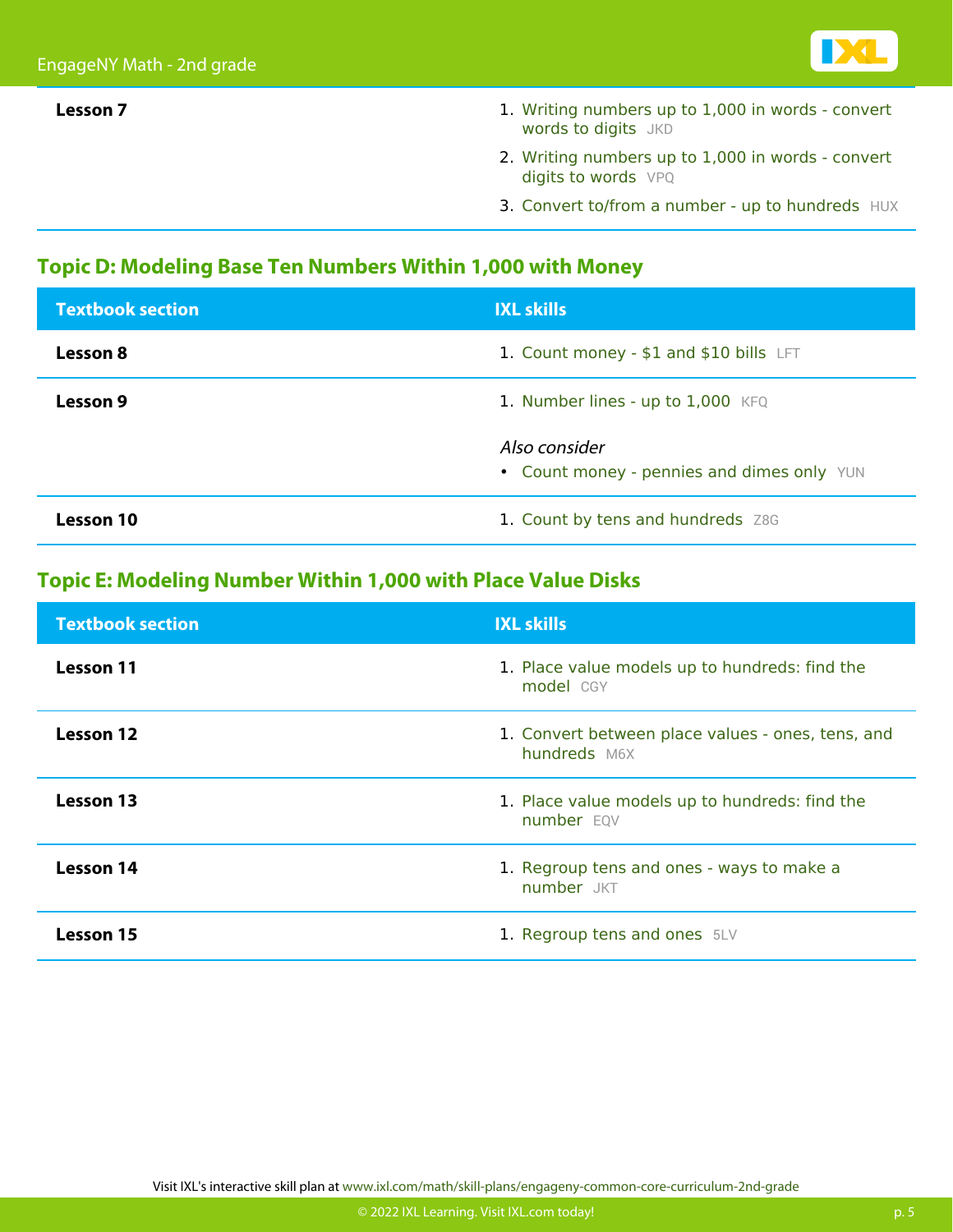

#### **Topic F: Comparing Two Three-Digit Numbers**

| <b>Textbook section</b> | <b>IXL skills</b>                                                          |
|-------------------------|----------------------------------------------------------------------------|
| Lesson 16               | 1. Comparing numbers up to 1,000 XF9                                       |
| Lesson 17               | Also consider<br>• Greatest and least - word problems - up to<br>1,000 6QX |
| Lesson 18               | 1. Put numbers up to 1,000 in order 3N2                                    |

#### **Topic G: Finding 1, 10, and 100 More or Less Than a Number**

| <b>Textbook section</b> | <b>IXL skills</b>                                         |
|-------------------------|-----------------------------------------------------------|
| <b>Lesson 19</b>        | 1. Hundred chart LHN                                      |
| <b>Lesson 20</b>        | 2. Count forward and backward by tens and<br>hundreds 7U4 |
| <b>Lesson 21</b>        | 1. Count up or down by ones, tens, and<br>hundreds M5A    |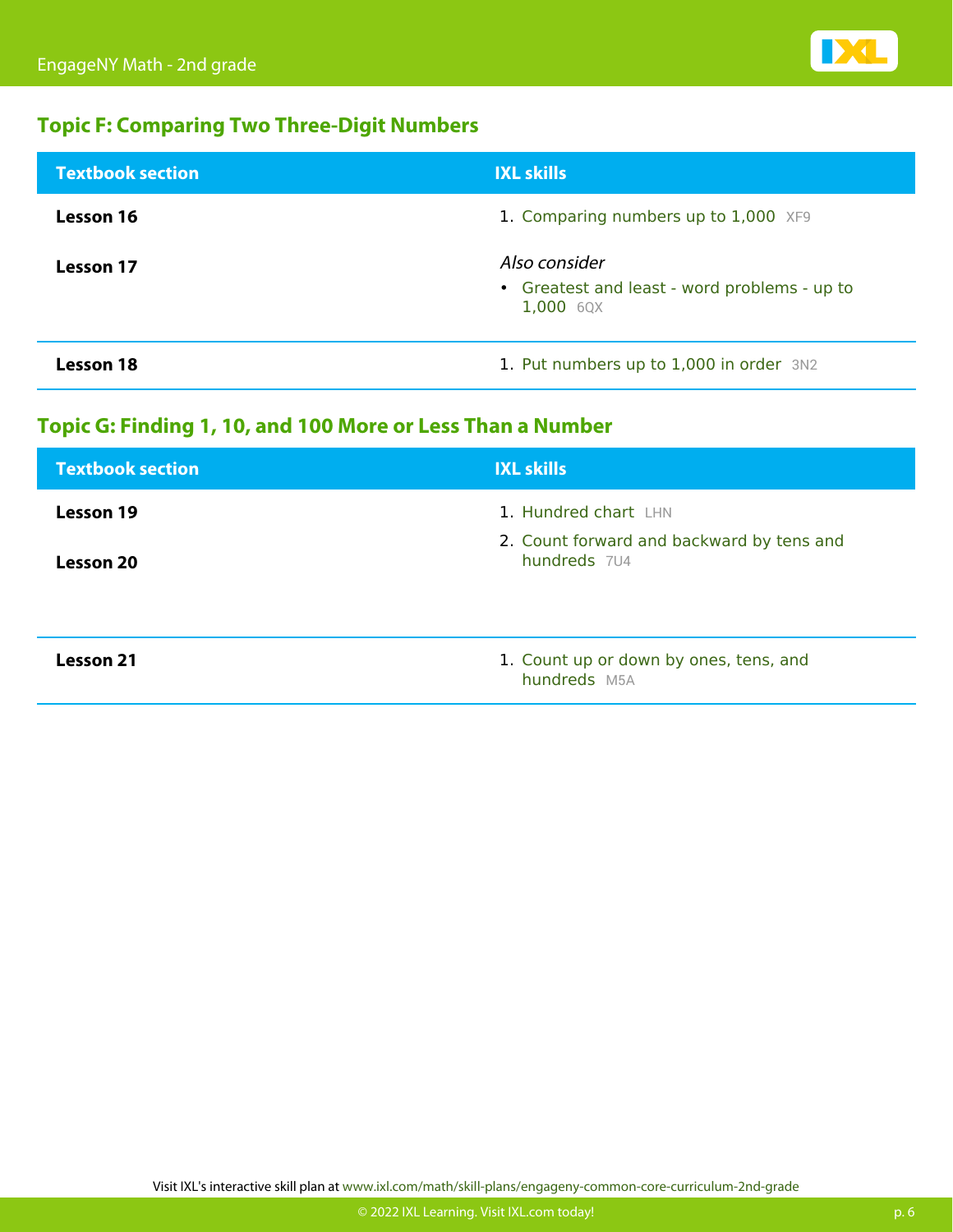

### Addition and Subtraction Within 200 with Word Problems to 100

#### **Topic A: Sums and Differences Within 100**

| <b>Textbook section</b> | <b>IXL skills</b>                                            |
|-------------------------|--------------------------------------------------------------|
| Lesson 1                | 1. Adding 1 or 10 EZG                                        |
|                         | 2. Subtracting 1 MQJ                                         |
|                         | 3. Input/output tables - add and subtract by<br>10 WR2       |
| <b>Lesson 2</b>         | 1. Add a multiple of ten and a two-digit<br>number NOL       |
|                         | 2. Subtract a multiple of ten from a two-digit<br>number 9BC |
| Lesson 3                | 1. Use compensation to add - up to two digits SCF            |
|                         | 2. Use compensation to subtract - up to two<br>digits 6TE    |
| Lesson 4                |                                                              |
| Lesson 5                | 1. Addition word problems - sums to 99 PDT                   |
|                         | 2. Subtraction word problems - two-digit<br>numbers 4K5      |

#### **Topic B: Strategies for Composing a Ten**

| <b>Textbook section</b> | <b>IXL skills</b>                                                                  |
|-------------------------|------------------------------------------------------------------------------------|
| Lesson 6                | 1. Use models to add a two-digit and a one-digit<br>number - with regrouping URQ   |
|                         | 2. Use models to add two-digit numbers - with<br>regrouping QL8                    |
|                         | Also consider                                                                      |
|                         | • Use models to add a two-digit and a one-digit<br>number - without regrouping QC9 |
|                         | • Use models to add two-digit numbers - without<br>regrouping GK2                  |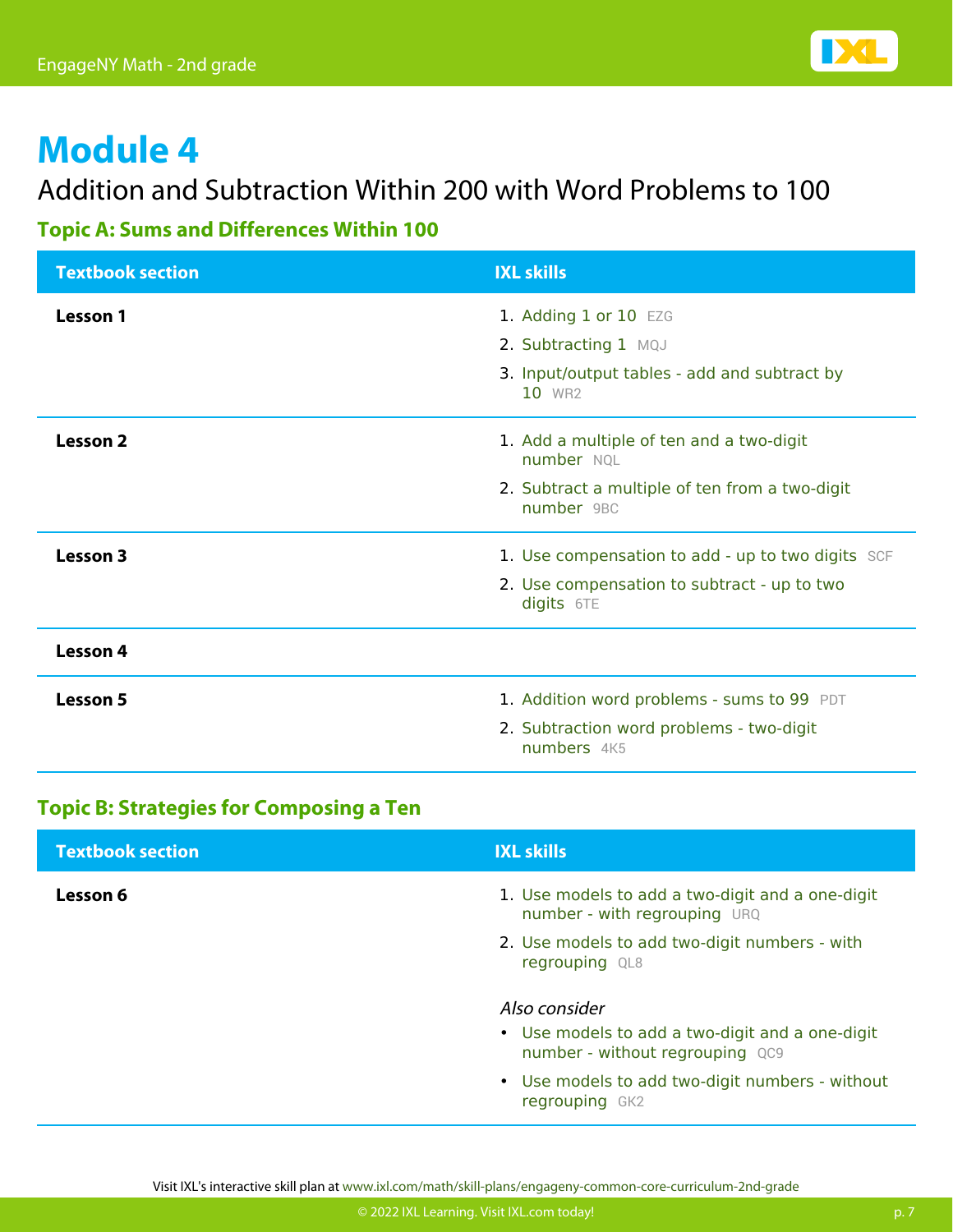

| Lesson 7         | 1. Add two-digit numbers with regrouping - sums to<br>100 GLX                    |
|------------------|----------------------------------------------------------------------------------|
|                  | Also consider<br>• Add two-digit numbers without regrouping -<br>sums to 100 TX5 |
|                  |                                                                                  |
| Lesson 8         | 1. Add two-digit numbers - sums to 99 LZJ                                        |
|                  | 2. Write the addition sentence - sums to 99 5AD                                  |
|                  | Also consider                                                                    |
|                  | • Addition input/output tables - up to two<br>digits 5NL                         |
| Lesson 9         |                                                                                  |
| <b>Lesson 10</b> |                                                                                  |

#### **Topic C: Strategies for Decomposing a Ten**

| <b>Textbook section</b> | <b>IXL skills</b>                                                                                                                                                                          |
|-------------------------|--------------------------------------------------------------------------------------------------------------------------------------------------------------------------------------------|
| Lesson 11               | 1. Use models to subtract a one-digit number from<br>a two-digit number - with regrouping MU8<br>2. Use models to subtract two-digit numbers - with<br>regrouping EVB                      |
|                         | Also consider<br>• Use models to subtract a one-digit number from<br>a two-digit number - without regrouping WKG<br>• Use models to subtract two-digit numbers -<br>without regrouping SKW |
| <b>Lesson 12</b>        | 1. Subtract two-digit numbers - with<br>regrouping TWE                                                                                                                                     |
|                         | Also consider<br>• Subtract two-digit numbers - without<br>regrouping R8C                                                                                                                  |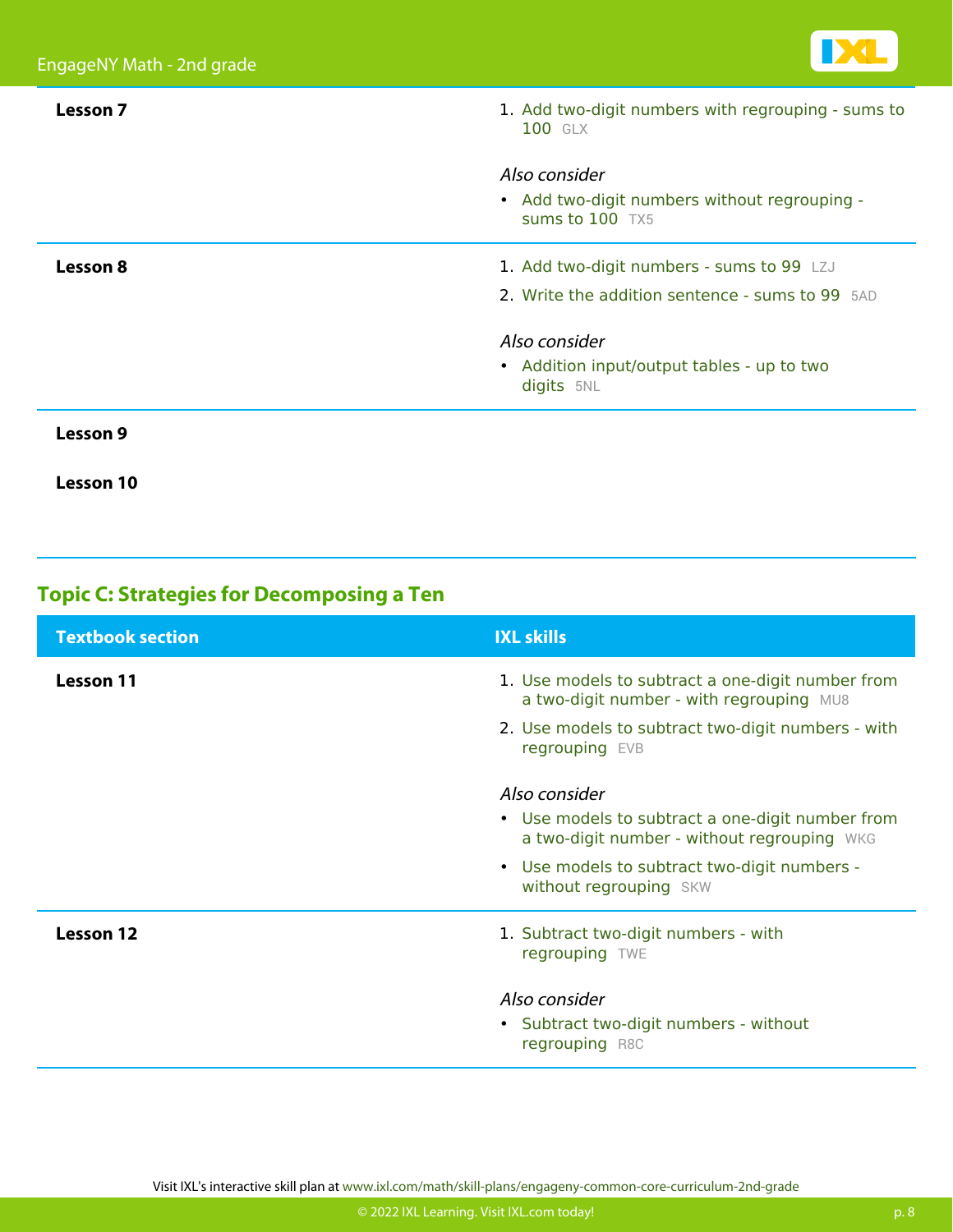

| <b>Lesson 13</b> | 1. Subtract two-digit numbers - up to 100 VM6                           |
|------------------|-------------------------------------------------------------------------|
|                  | 2. Write the subtraction sentence - up to two<br>digits ZQH             |
|                  | Also consider                                                           |
|                  | • Subtraction input/output tables - up to two<br>digits NJ5             |
| <b>Lesson 14</b> |                                                                         |
| <b>Lesson 15</b> |                                                                         |
|                  |                                                                         |
| Lesson 16        | 1. Addition and subtraction word problems - up to<br><b>100 MEP</b>     |
|                  | 2. Write the addition or subtraction sentence - up<br>to two digits JHU |

#### **Topic D: Strategies for Composing Tens and Hundreds**

| <b>Textbook section</b> | <b>IXL skills</b>                                                                               |
|-------------------------|-------------------------------------------------------------------------------------------------|
| Lesson 17               | 1. Add multiples of 10 - up to 200 DAR                                                          |
| <b>Lesson 18</b>        | 1. Add two-digit numbers - sums to 200 GZY                                                      |
| Lesson 19               | Also consider<br>Complete the addition sentence - up to two<br>$\bullet$<br>digits CZK          |
| <b>Lesson 20</b>        | 1. Addition word problems - up to two digits XAT                                                |
| Lesson 21               |                                                                                                 |
| Lesson 22               | 1. Add three numbers up to two digits each YTH<br>2. Add four numbers up to two digits each DP6 |
|                         | Also consider<br>• Add three numbers up to two digits each: word<br>problems 52T                |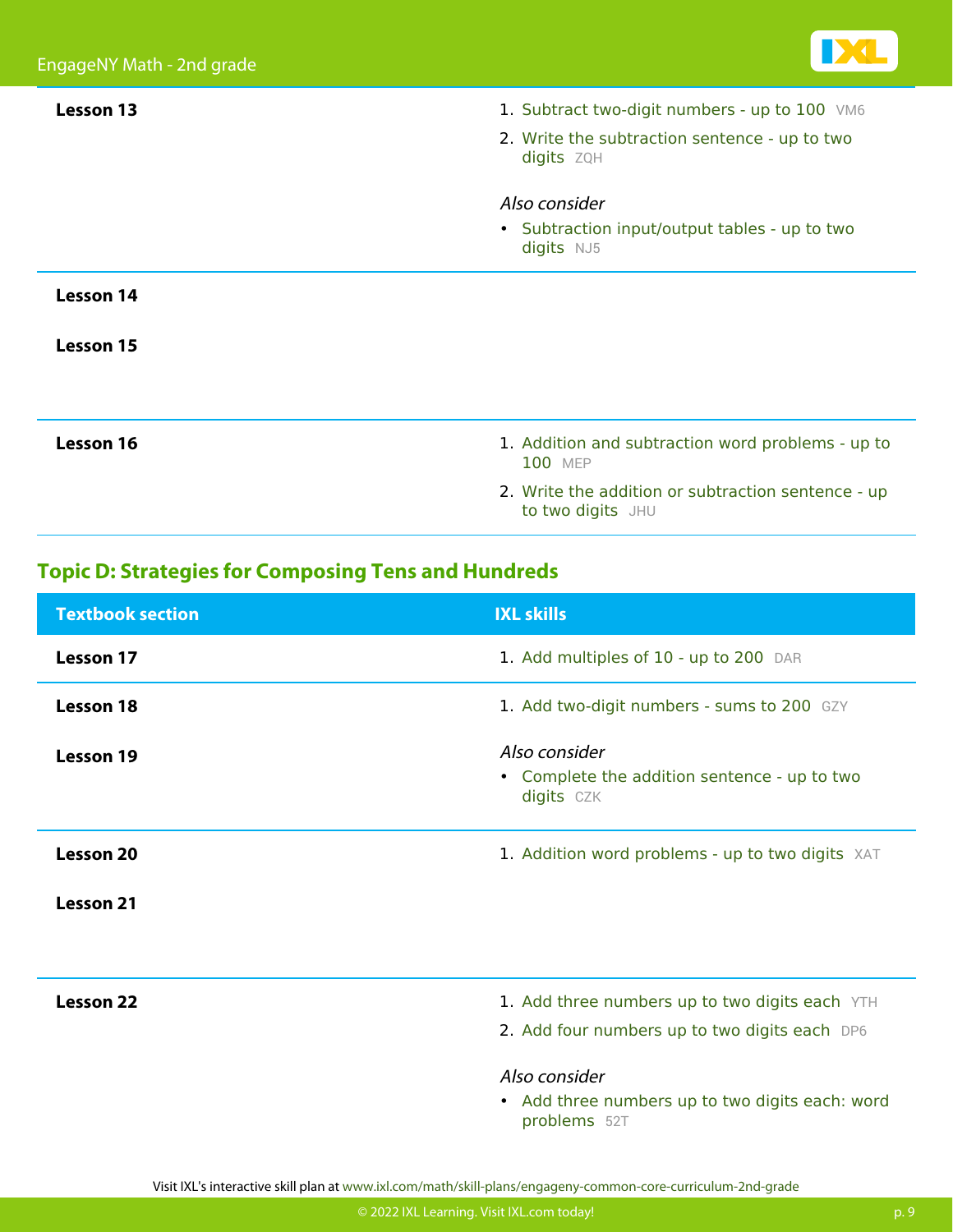

• [Add four numbers up to two digits each: word](https://www.ixl.com/math/grade-2/add-four-numbers-up-to-two-digits-each-word-problems) [problems](https://www.ixl.com/math/grade-2/add-four-numbers-up-to-two-digits-each-word-problems) **YSX** 

#### **Topic E: Strategies for Decomposing Tens and Hundreds**

| <b>Textbook section</b> | <b>IXL skills</b>                                                     |
|-------------------------|-----------------------------------------------------------------------|
| <b>Lesson 23</b>        | 1. Subtract multiples of 10 - up to 200 ZJB                           |
| Lesson 24               | 1. Subtract two-digit numbers DZH                                     |
|                         | Also consider                                                         |
|                         | • Relate addition and subtraction sentences - up<br>to two digits 7NX |
| Lesson 25               | 1. Subtract two two-digit numbers FWD                                 |
| Lesson 26               | Also consider                                                         |
|                         | • Complete the subtraction sentence - up to two<br>digits YWC         |
| Lesson 27               | 1. Subtraction word problems - up to two<br>digits UFU                |
| <b>Lesson 28</b>        |                                                                       |

#### **Topic F: Student Explanations of Written Methods**

| <b>Textbook section</b> | <b>IXL skills</b>                                              |
|-------------------------|----------------------------------------------------------------|
| Lesson 29               | 1. Ways to make a number using addition S5E                    |
|                         | Also consider<br>• Ways to make a number using subtraction DTN |
| <b>Lesson 30</b>        | 1. Balance addition equations - up to two<br>digits NH7        |
|                         | Also consider<br>• Balance subtraction equations - up to two   |
|                         | digits SRC                                                     |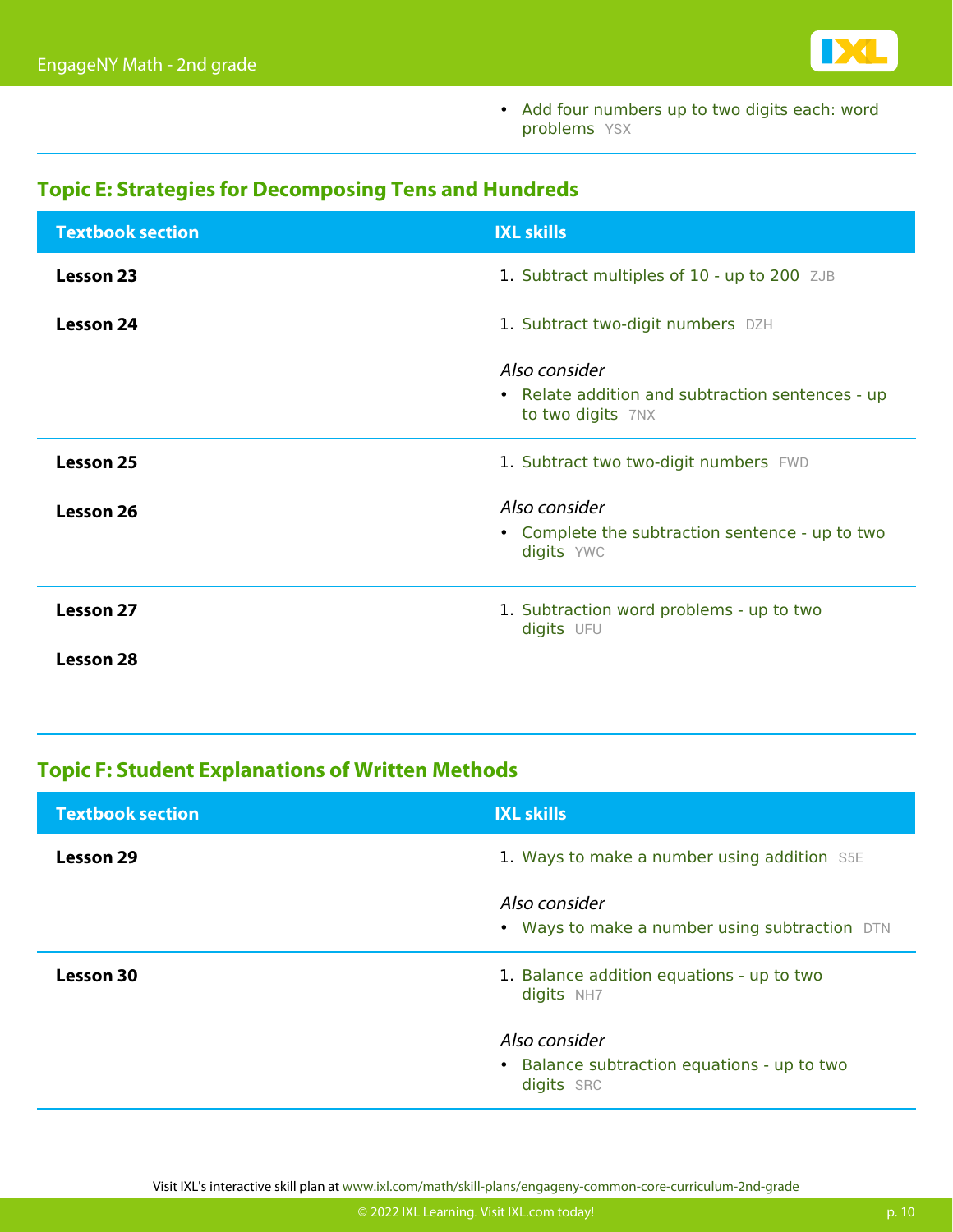

**Lesson 31** 1. [Two-step addition and subtraction word](https://www.ixl.com/math/grade-2/two-step-addition-and-subtraction-word-problems-up-to-100) [problems - up to 100](https://www.ixl.com/math/grade-2/two-step-addition-and-subtraction-word-problems-up-to-100) [7P8](https://www.ixl.com/math/grade-2/two-step-addition-and-subtraction-word-problems-up-to-100)

**IX**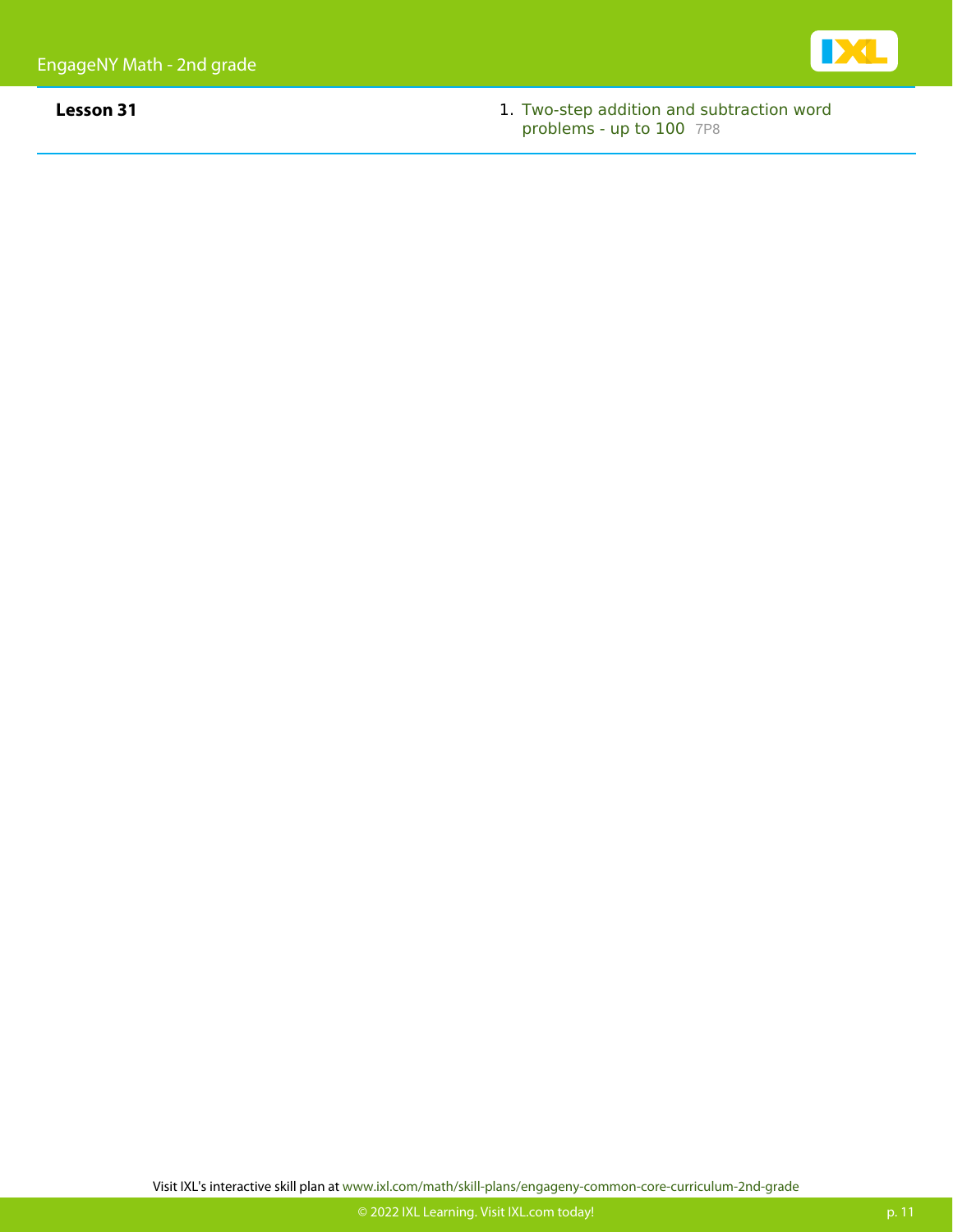

## Addition and Subtraction Within 1,000 with Word Problems to 100

#### **Topic A: Strategies for Adding and Subtracting Within 1,000**

| <b>Textbook section</b> | <b>IXL skills</b>                                               |
|-------------------------|-----------------------------------------------------------------|
| Lesson 1                | 1. Count up or down by 10 or 100 6PX                            |
| Lesson 2                | 1. Add multiples of 100 85Z<br>2. Subtract multiples of 100 2E2 |
| Lesson 3                | 1. Add multiples of 10 or 100 RCJ                               |
| Lesson 4                | 1. Subtract multiples of 10 or 100 VVM                          |
| Lesson 5                | 1. Use compensation to add - up to three<br>digits 89B          |
| Lesson 6                | 1. Use compensation to subtract - up to three<br>digits DMV     |
| <b>Lesson 7</b>         | 1. Add and subtract three-digit numbers 9V2                     |

#### **Topic B: Strategies for Composing Tens and Hundreds Within 1,000**

| <b>Textbook section</b> | <b>IXL skills</b>                                                                    |
|-------------------------|--------------------------------------------------------------------------------------|
| Lesson 8                | 1. Use models to add three-digit numbers - with<br>regrouping KUG                    |
| Lesson 9                | Also consider<br>• Use models to add three-digit numbers - without<br>regrouping Q7V |
| Lesson 10               | 1. Addition with three-digit numbers ETW                                             |
| <b>Lesson 11</b>        | Also consider<br>• Addition word problems - up to three digits UV2                   |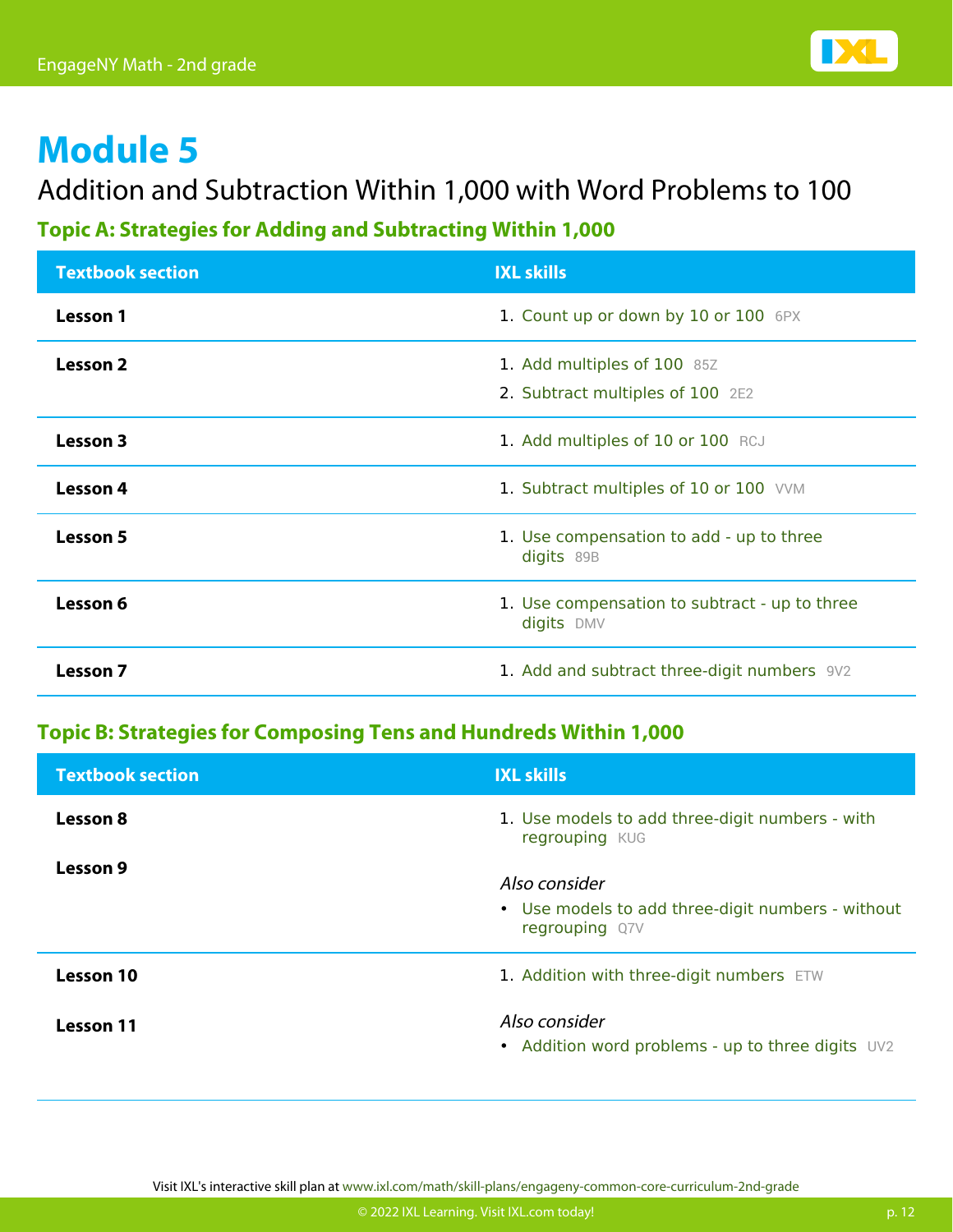

**Lesson 12 1.** [Balance addition equations - up to three](https://www.ixl.com/math/grade-2/balance-addition-equations-up-to-three-digits) [digits](https://www.ixl.com/math/grade-2/balance-addition-equations-up-to-three-digits) [5U9](https://www.ixl.com/math/grade-2/balance-addition-equations-up-to-three-digits)

#### Also consider

• [Write the addition sentence - up to three](https://www.ixl.com/math/grade-2/write-the-addition-sentence-up-to-three-digits) [digits](https://www.ixl.com/math/grade-2/write-the-addition-sentence-up-to-three-digits) [PQT](https://www.ixl.com/math/grade-2/write-the-addition-sentence-up-to-three-digits)

#### **Topic C: Strategies for Decomposing Tens and Hundreds Within 1,000**

| <b>Textbook section</b> | <b>IXL skills</b>                                                                              |
|-------------------------|------------------------------------------------------------------------------------------------|
| <b>Lesson 13</b>        | 1. Use models to subtract from three-digit numbers<br>without zeros - with regrouping HCT      |
|                         | Also consider<br>• Use models to subtract from three-digit numbers<br>- without regrouping 55T |
| <b>Lesson 14</b>        | 1. Subtract from three-digit numbers ZVR                                                       |
| <b>Lesson 15</b>        | 2. Relate addition and subtraction sentences - up<br>to three digits BBH                       |
|                         | Also consider                                                                                  |
|                         | • Subtraction word problems - up to three<br>digits ZMA                                        |
| Lesson 16               | 1. Use models to subtract from three-digit numbers<br>with zeros - with regrouping AAC         |
| <b>Lesson 17</b>        | 2. Subtract across zeros 9G5                                                                   |
|                         |                                                                                                |
| <b>Lesson 18</b>        | 1. Balance subtraction equations - up to three<br>digits LSU                                   |
|                         | Also consider<br>• Write the subtraction sentence - up to three<br>digits 5B3                  |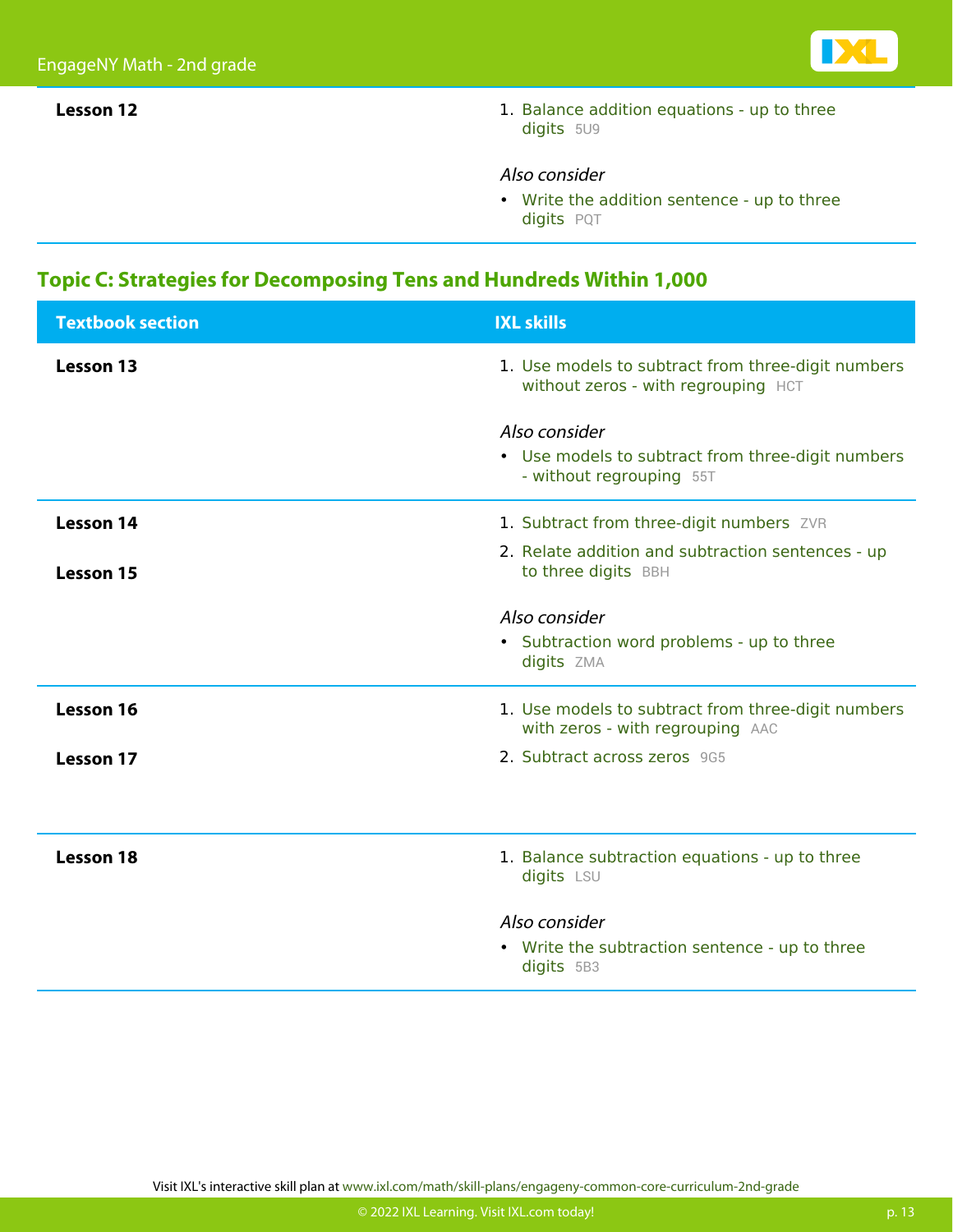

#### **Topic D: Student Explanations for Choice of Solution Methods**

| <b>Textbook section</b> | <b>IXL skills</b>                                                |
|-------------------------|------------------------------------------------------------------|
| Lesson 19               | 1. Add and subtract numbers up to 1,000 WXQ                      |
| Lesson 20               | 1. Complete the addition sentence - up to three<br>digits R5W    |
|                         | 2. Complete the subtraction sentence - up to three<br>digits MDY |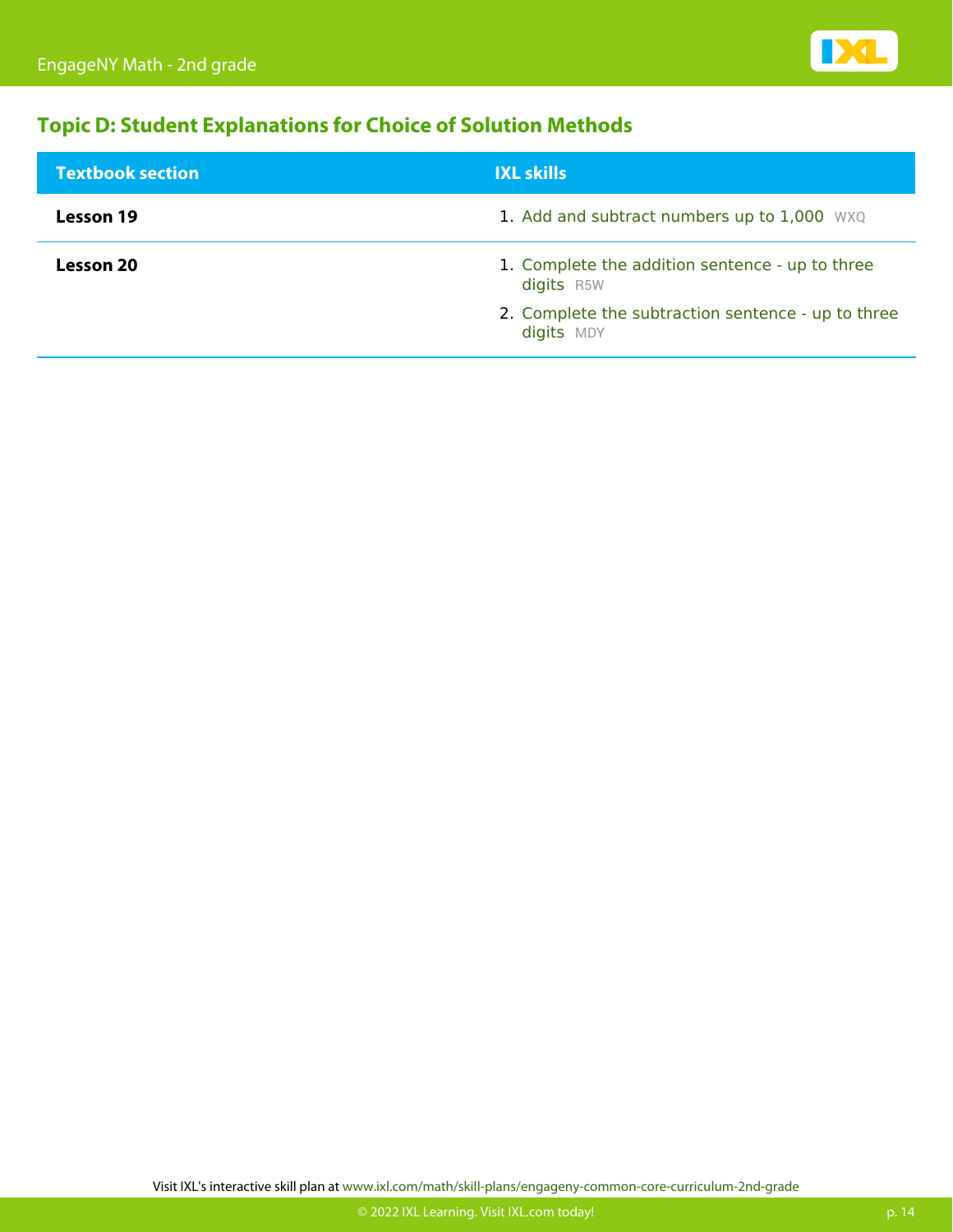

## Foundations of Multiplication and Division

#### **Topic A: Formation of Equal Groups**

| <b>Textbook section</b> | <b>IXL skills</b>                                          |
|-------------------------|------------------------------------------------------------|
| <b>Lesson 1</b>         | 1. Count equal groups LHS                                  |
| Lesson 2                | 1. Identify repeated addition in arrays: sums to<br>10 F7E |
| Lesson 3                | 1. Write addition sentences for arrays: sums to<br>10 Z7N  |
| Lesson 4                |                                                            |

#### **Topic B: Arrays and Equal Groups**

| <b>Textbook section</b> | <b>IXL skills</b>                                                 |
|-------------------------|-------------------------------------------------------------------|
| Lesson 5                | 1. Write addition sentences for arrays: sums to<br>25 W8T         |
| Lesson 6                | 2. Identify repeated addition in arrays: sums to<br><b>25 EUS</b> |
|                         |                                                                   |
| Lesson 7                | 1. Write addition sentences for arrays in two<br>ways CXL         |
| Lesson 8                |                                                                   |
| Lesson 9                |                                                                   |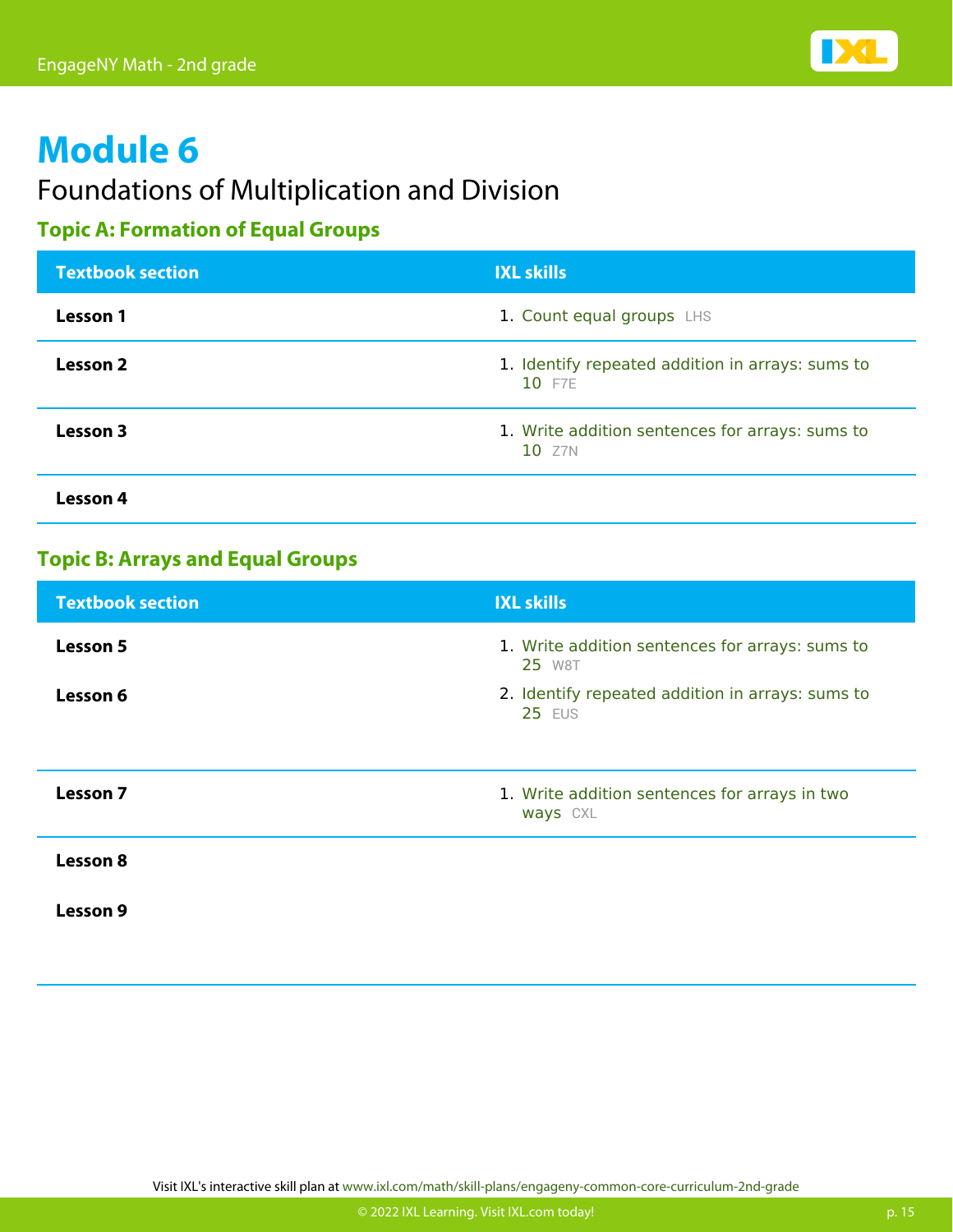

#### **Topic C: Rectangular Arrays as a Foundation for Multiplication and Division**

| <b>Textbook section</b> | <b>IXL skills</b>                                 |
|-------------------------|---------------------------------------------------|
| <b>Lesson 10</b>        | 1. Tile a rectangle with squares 2VD              |
| Lesson 11               |                                                   |
|                         |                                                   |
| <b>Lesson 12</b>        | 1. Count the number of squares in a rectangle TMY |
| <b>Lesson 13</b>        |                                                   |
|                         |                                                   |
| Lesson 14               |                                                   |
| Lesson 15               |                                                   |
| Lesson 16               |                                                   |

#### **Topic D: The Meaning of Even and Odd Numbers**

| <b>Textbook section</b> | <b>IXL skills</b>                                         |
|-------------------------|-----------------------------------------------------------|
| Lesson 17               | 1. Add doubles using models S57                           |
|                         | 2. Add doubles 8Z7                                        |
|                         | 3. Add doubles - complete the sentence S46                |
| <b>Lesson 18</b>        | 1. Even or odd 54Z                                        |
|                         | Also consider                                             |
|                         | • Skip-counting by twos LK2                               |
| <b>Lesson 19</b>        | 1. Identify numbers as even or odd RGJ                    |
|                         | 2. Select even or odd numbers JLX                         |
|                         | 3. Which even or odd number comes before or<br>after? CJK |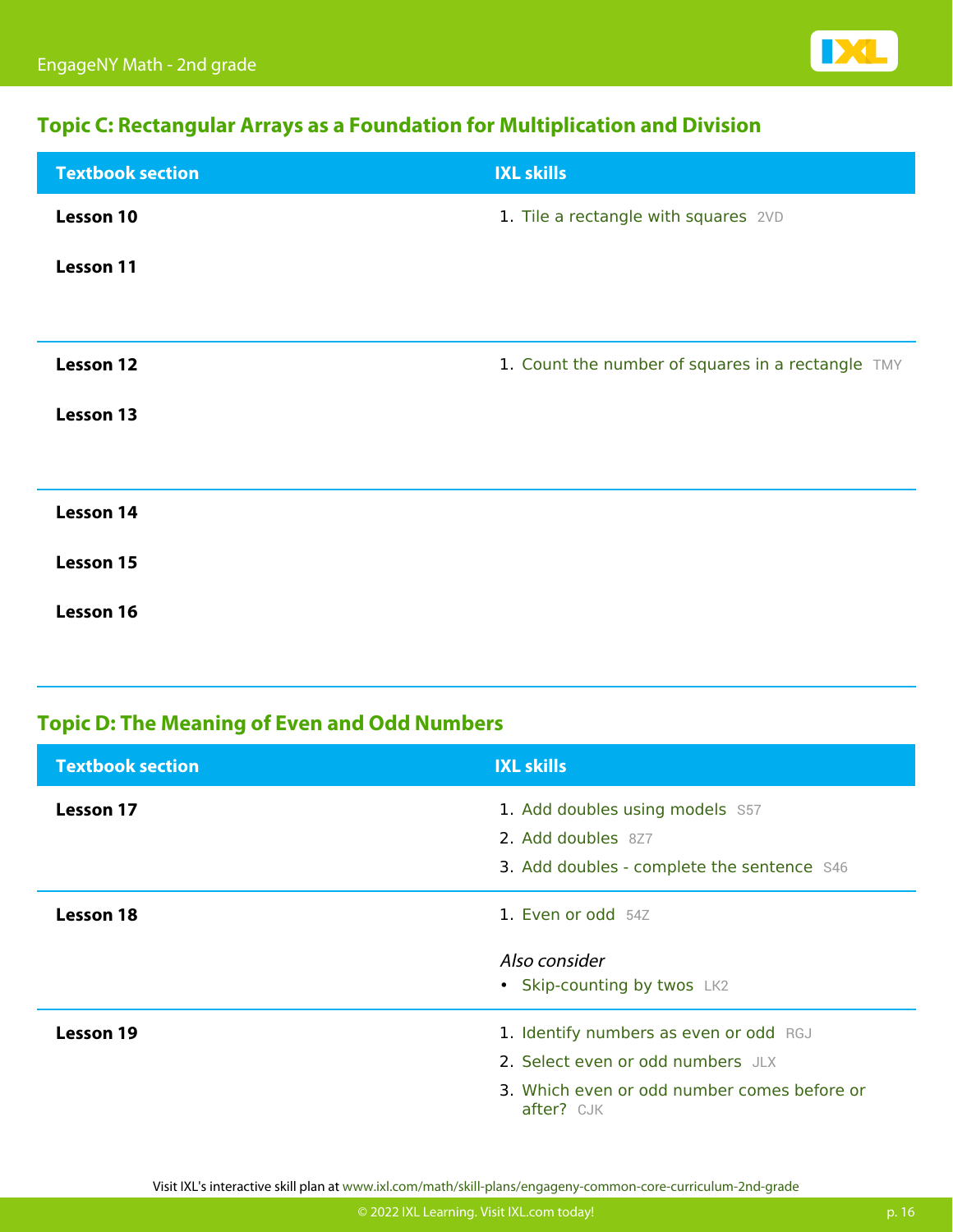#### Also consider

• [Even or odd numbers on number lines](https://www.ixl.com/math/grade-2/even-or-odd-numbers-on-number-lines) [S8E](https://www.ixl.com/math/grade-2/even-or-odd-numbers-on-number-lines)

**Lesson 20 Lesson 20 1. [Even or odd: addition patterns](https://www.ixl.com/math/grade-2/even-or-odd-addition-patterns)** [22G](https://www.ixl.com/math/grade-2/even-or-odd-addition-patterns)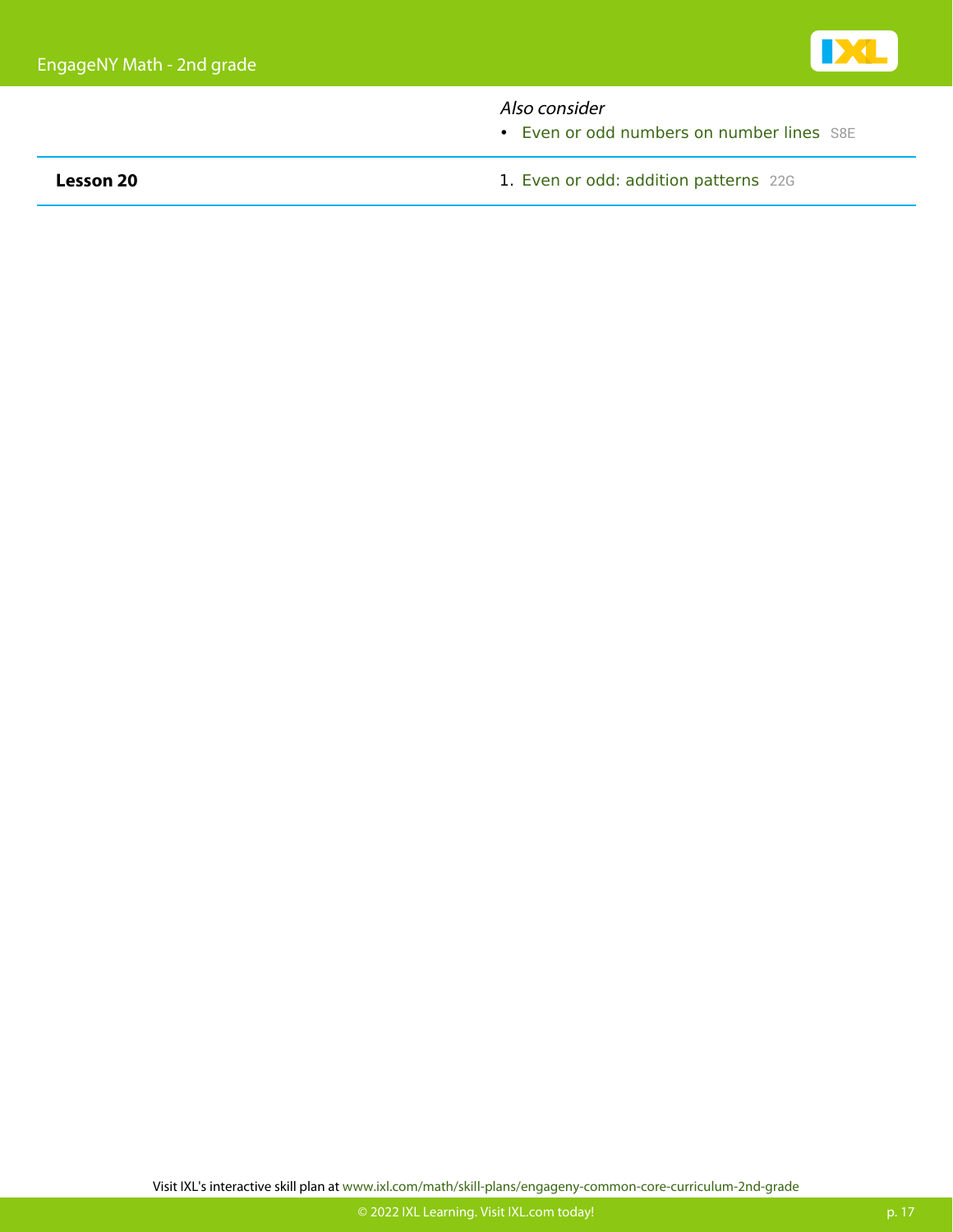

### Problem Solving with Length, Money, and Data

#### **Topic A: Problem Solving with Categorical Data**

| <b>Textbook section</b> | <b>IXL skills</b>                            |
|-------------------------|----------------------------------------------|
| Lesson 1                | 1. Which tally chart is correct? 9DN         |
|                         | 2. Interpret tally charts 2VQ                |
| Lesson <sub>2</sub>     | 1. Interpret pictographs I QDT               |
|                         | 2. Create pictographs I NM5                  |
|                         | Also consider                                |
|                         | • Interpret pictographs II YL6               |
|                         | • Create pictographs II P2T                  |
| Lesson 3                | 1. Create bar graphs 6KD                     |
|                         | 2. Interpret bar graphs I RPD                |
|                         | 3. Interpret bar graphs II 8CH               |
|                         | Also consider                                |
|                         | • Which bar graph is correct? BMG            |
| Lesson 4                | 1. Convert between bar graphs and tables 6WP |
| <b>Lesson 5</b>         | 1. Use bar graphs to solve problems SVS      |

#### **Topic B: Problem Solving with Coins and Bills**

| <b>Textbook section</b> | <b>IXL skills</b>                                                         |
|-------------------------|---------------------------------------------------------------------------|
| Lesson 6                | 1. Names and values of common coins 2QM<br>2. Count money - up to \$1 DGK |
| Lesson 7                | 1. Add and subtract money - up to \$1: word<br>problems N5Y               |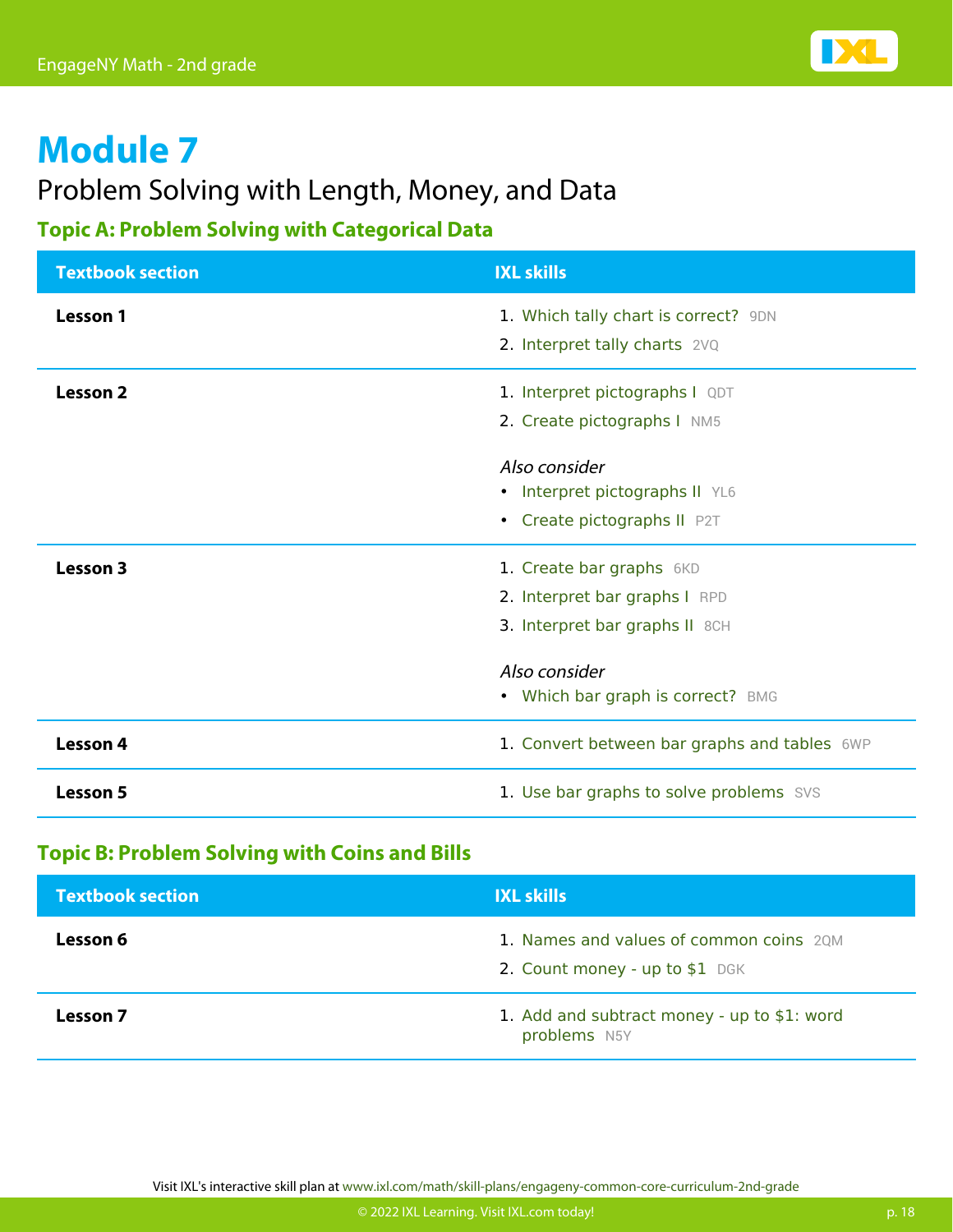

| Lesson 8         | 1. Count money - up to \$100: bills only YPH   |
|------------------|------------------------------------------------|
|                  | Also consider                                  |
|                  | • Count money - up to \$5 3R8                  |
| Lesson 9         | 1. Equivalent amounts of money - up to \$1 MGA |
|                  | Also consider                                  |
|                  | • Exchanging money - with pictures VZD         |
|                  | • Exchanging money 29V                         |
| Lesson 10        | 1. Least number of coins OAP                   |
|                  | Also consider                                  |
|                  | • Which picture shows more - up to \$1 LWZ     |
| <b>Lesson 11</b> | 1. How much more to make a dollar? V9L         |
| Lesson 12        | Also consider                                  |
|                  | • Correct amount of change LQ7                 |
|                  | • Making change LYP                            |
| <b>Lesson 13</b> |                                                |

#### **Topic C: Creating an Inch Ruler**

| <b>Textbook section</b> | <b>IXL skills</b>                     |
|-------------------------|---------------------------------------|
| <b>Lesson 14</b>        | 1. Measure length with inch cubes ZUR |
| <b>Lesson 15</b>        | 1. Measure using an inch ruler 88A    |

#### **Topic D: Measuring and Estimating Length Using Customary and Metric Units**

| <b>Textbook section</b> | <b>IXL skills</b>                                                                |
|-------------------------|----------------------------------------------------------------------------------|
| Lesson 16               | 1. Which customary unit of length is appropriate:<br>inches, feet, or yards? GKJ |
| <b>Lesson 17</b>        |                                                                                  |
|                         |                                                                                  |

#### **Lesson 18**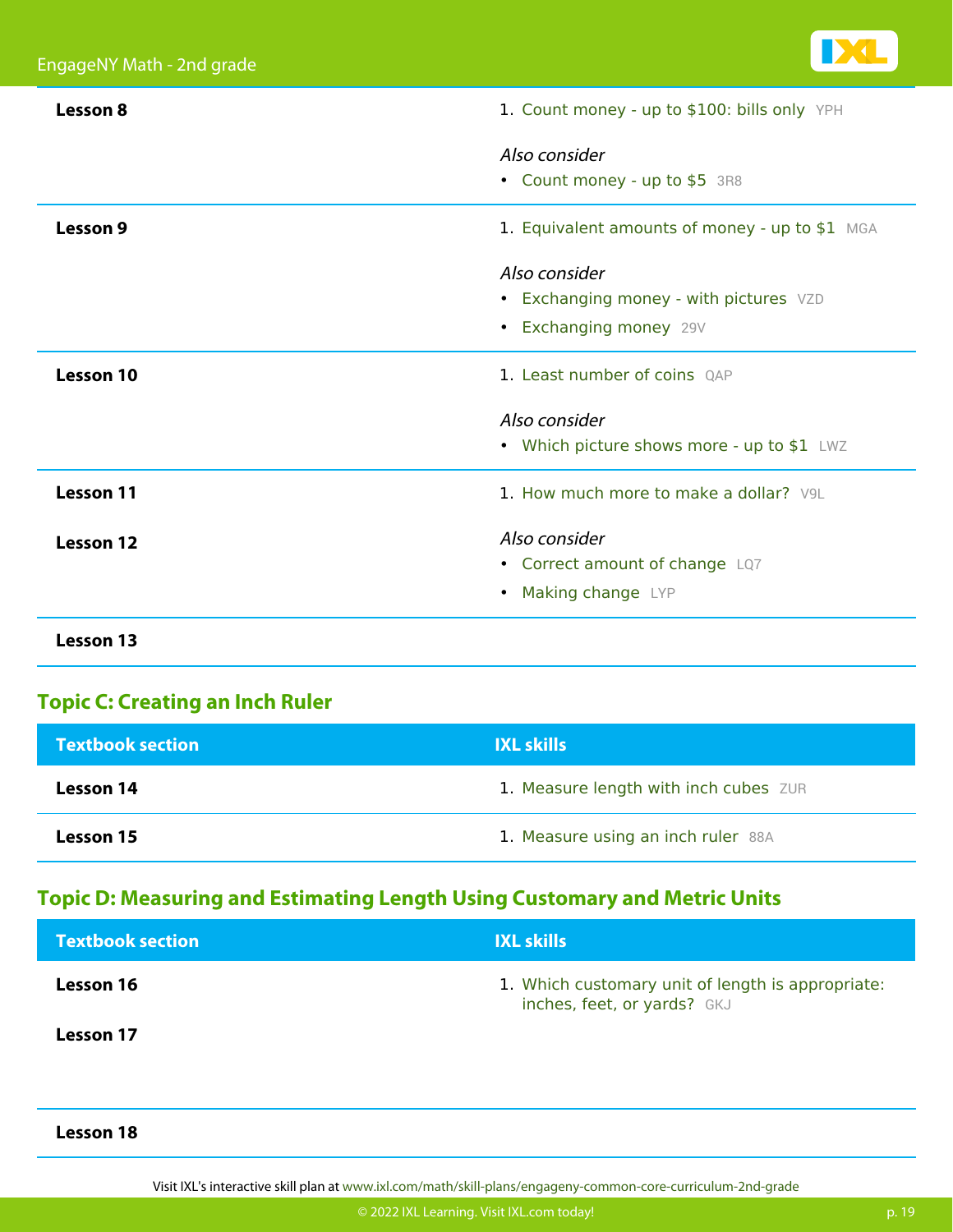**Lesson 19**

#### **Topic E: Problem Solving with Customary and Metric Units**

| <b>Textbook section</b> | <b>IXL skills</b>                               |
|-------------------------|-------------------------------------------------|
| <b>Lesson 20</b>        | 1. Customary units of length: word problems GSF |
| Lesson 21               |                                                 |
| Lesson 22               |                                                 |

#### **Topic F: Displaying Measurement Data**

| <b>Textbook section</b> | <b>IXL skills</b>                                                 |
|-------------------------|-------------------------------------------------------------------|
| Lesson 23               | 1. Which table is correct? 89J<br>2. Interpret data in tables LH7 |
| <b>Lesson 24</b>        | 1. Interpret line plots HY6                                       |
| Lesson 25               | 1. Create line plots F2U                                          |
| Lesson 26               | 1. Create line plots II M2F                                       |
|                         | Also consider<br>• Interpret data: mixed review 6J8               |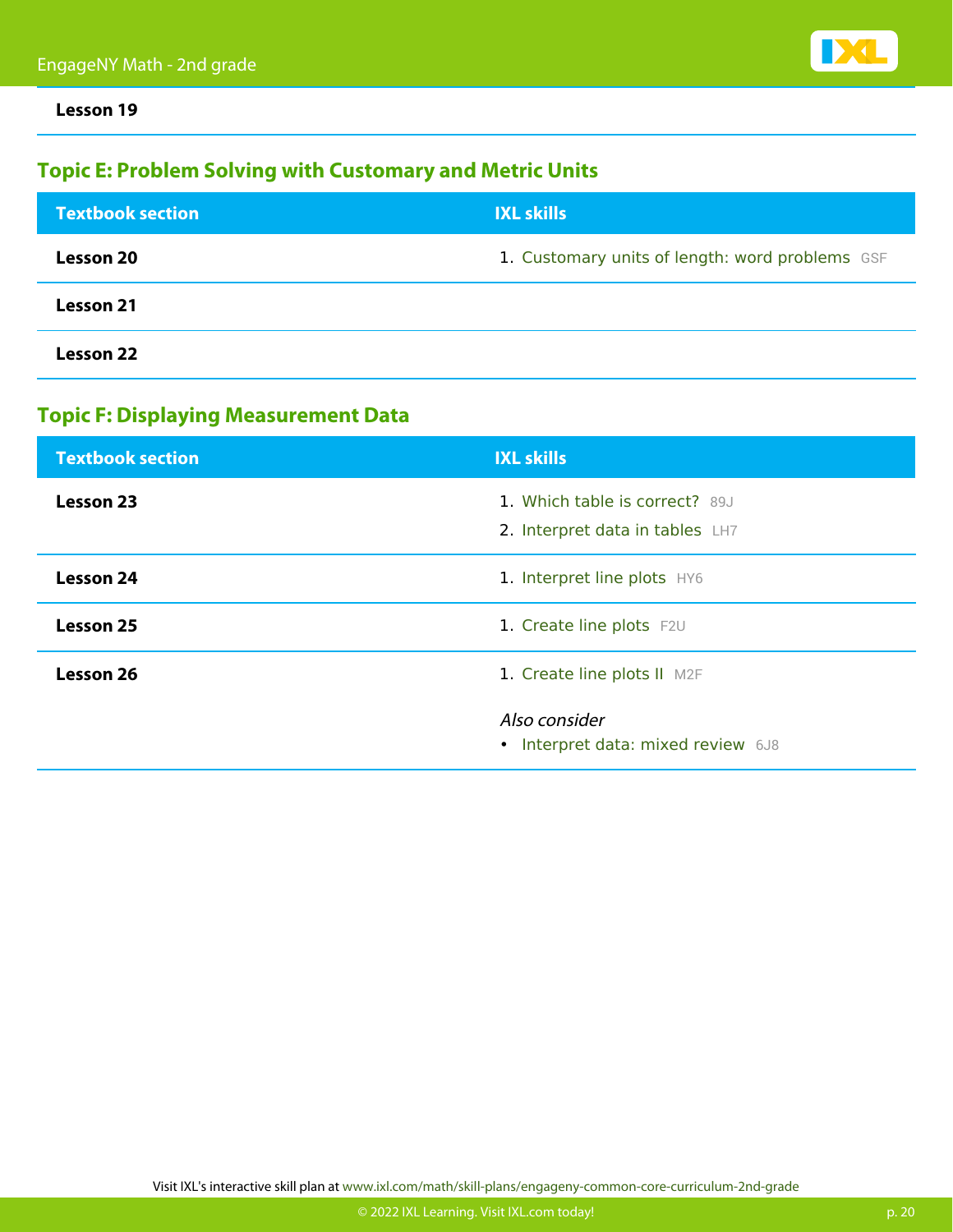

## Time, Shapes, and Fractions as Equal Parts of Shapes

#### **Topic A: Attributes of Geometric Shapes**

| <b>Textbook section</b> | <b>IXL skills</b>                                                        |
|-------------------------|--------------------------------------------------------------------------|
| Lesson 1                | 1. Count sides and corners M9W                                           |
|                         | 2. Compare sides and corners W74                                         |
| <b>Lesson 2</b>         | 1. Name the two-dimensional shape 2FK                                    |
|                         | 2. Select two-dimensional shapes DWL                                     |
|                         | Also consider                                                            |
|                         | • Open and closed shapes PCC                                             |
|                         | • Is it a polygon? FPQ                                                   |
| Lesson 3                |                                                                          |
| Lesson 4                | 1. Square corners 27M                                                    |
|                         | 2. Draw quadrilaterals RX7                                               |
|                         | Also consider                                                            |
|                         | • Count parallel sides XYJ                                               |
| <b>Lesson 5</b>         | 1. Cubes K6N                                                             |
|                         | Also consider                                                            |
|                         | • Count vertices, edges, and faces - cubes and<br>rectangular prisms BXS |

#### **Topic B: Composite Shapes and Fraction Concepts**

| <b>Textbook section</b> | <b>IXL skills</b>                           |
|-------------------------|---------------------------------------------|
| Lesson 6                | 1. Compose two-dimensional shapes QPK       |
| Lesson 7                | 1. Identify halves, thirds, and fourths 24W |
|                         | Also consider<br>• Equal parts H5R          |